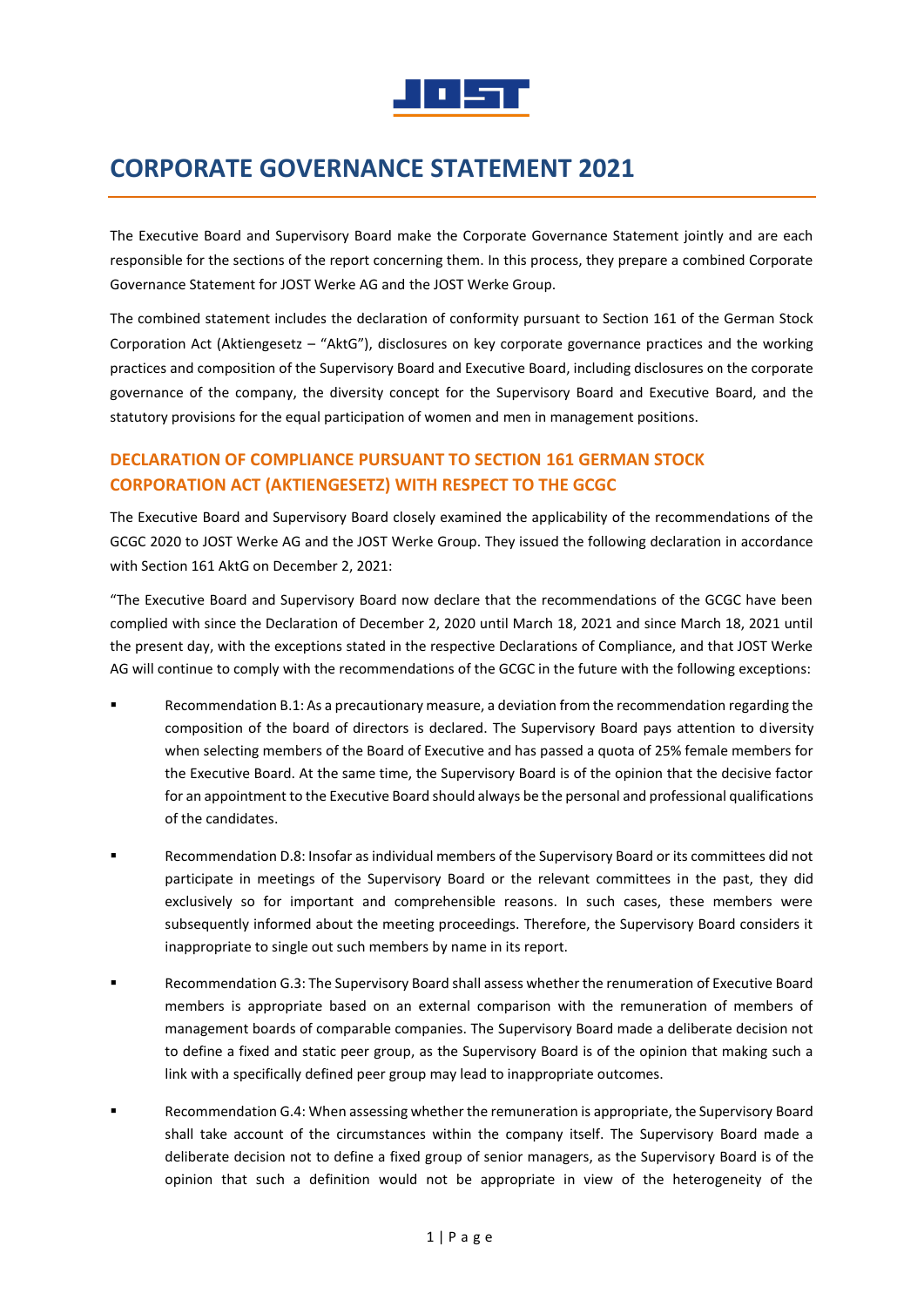

remuneration structure within the company as a whole and internal remuneration practices within the company.

- Recommendation G.8: The Supervisory Board may make a positive or negative adjustment to all variable remuneration components if it is of the opinion that the respective variable remuneration components calculated do not appropriately reflect the company's business performance, the achievement of its strategic objectives and/or the Executive Board member's contribution thereto owing to extraordinary developments. The Supervisory Board has decided not to exclude the possibility of making retroactive adjustments to target values or comparison parameters, as such an exclusion may lead to inappropriate outcomes.
- Recommendation G.11 sentence 2: The remuneration system shall specify that the Supervisory Board can stipulate in the Executive Board members' employment contracts that variable remuneration components may be retained or reclaimed in narrowly defined cases (compliance clawback; performance clawback). The existing employment contracts of Executive Board members Joachim Dürr, Dr. Christian Terlinde and Dr. Ralf Eichler currently do not include such a possibility.

Neu-Isenburg, December 2, 2021

JOST Werke AG

The Executive Board The Supervisory Board

All Declarations of Compliance since the IPO of JOST Werke AG in fiscal year 2017 can be found on JOST's website unde[r http://ir.jost-world.com/declaration-of-compliance](http://ir.jost-world.com/declaration-of-compliance)

### **DISCLOSURES ON CORPORATE MANAGEMENT PRACTICES**

Responsible interaction with customers, suppliers, employees, and society form the basis for JOST's business relationships. The company meets all regulatory requirements in addition to the ethical principles it has subscribed to of its own accord.

**Main features of the Compliance Management System**

The aim of compliance management at JOST is to ensure all of the group's activities conform with the law. Lawful and responsible conduct as well as respect for human rights are firmly anchored within our company. By living our values within the company, we create confidence among our customers, business partners, shareholders, and the general public. By doing so, we are ensuring our company's success over the long term.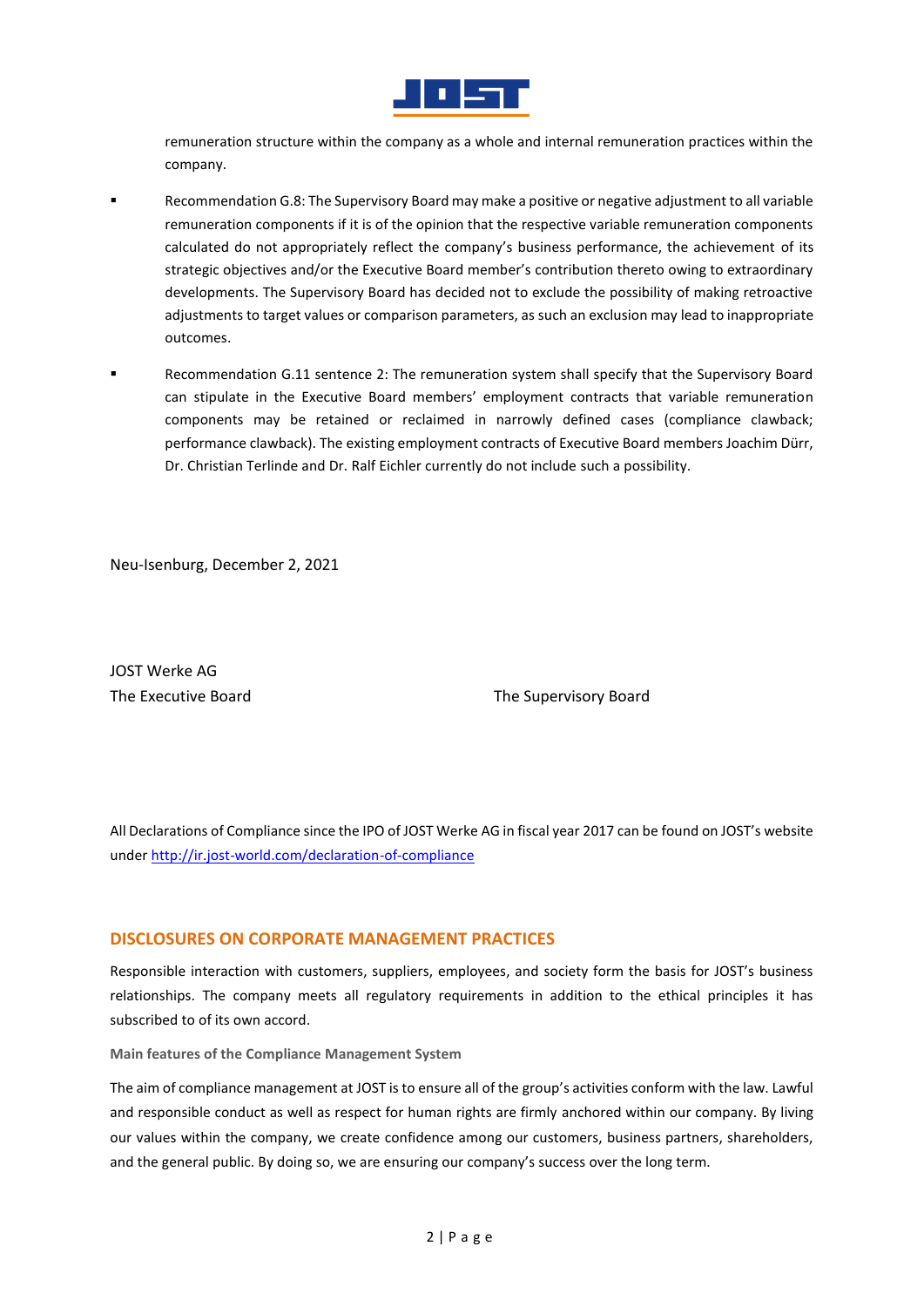

The Executive Board bears overall responsibility for compliance with laws, standards and principles within the group and reports to the Supervisory Board in this regard. When performing its obligations, the Executive Board is required to delegate the relevant duties to various functions within the JOST Werke Group.

The Chief Compliance Officer (CCO) monitors and checks compliance with laws, standards and internal policies within the group (compliance), using the compliance management system to support employees to act with integrity and adhere to the rules. He/she is appointed by the Executive Board and reports directly to the Chief Financial Officer. In addition, he/she is responsible for the compliance management system and advises the Executive Board on any compliance issues.

The CCO nominates the local compliance officers at the subsidiaries, reviews compliance at JOST on an ongoing basis and proposes general compliance objectives and individual compliance-related measures to be implemented at JOST and its subsidiaries to the Executive Board. He/she also manages the process and possible investigative measures in the event of reports or identification of potential compliance incidents.

The local compliance officers support the CCO with all compliance-related communication at local level as well as the introduction of specific compliance measures at the subsidiaries. The local compliance officers report to the CCO regularly on the status and progress of the compliance measures introduced at the respective subsidiaries as well as on the occurrence of any compliance incidents. A key task of the local compliance officers and the CCO is to serve as a contact for all employees at the respective local unit regarding any compliancerelated issues.

### **Code of Conduct**

JOST works in line with the recommendations of the Universal Declaration of Human Rights of the United Nations, the core labor standards of the International Labour Organization (ILO), and the OECD Guidelines for Multinational Enterprises as well as the UN Convention on the Rights of the Child. The company's internal Code of Conduct and the statutory requirements defined there as well as the ethical principles JOST has subscribed to of its own accord are key elements that form the basis of our compliance management system.

The Code of Conduct of JOST Werke AG was adopted in April 2017. It is applicable to all regions and segments. The principles set out in the Code of Conduct provide an essential foundation for day-to-day activities. They give

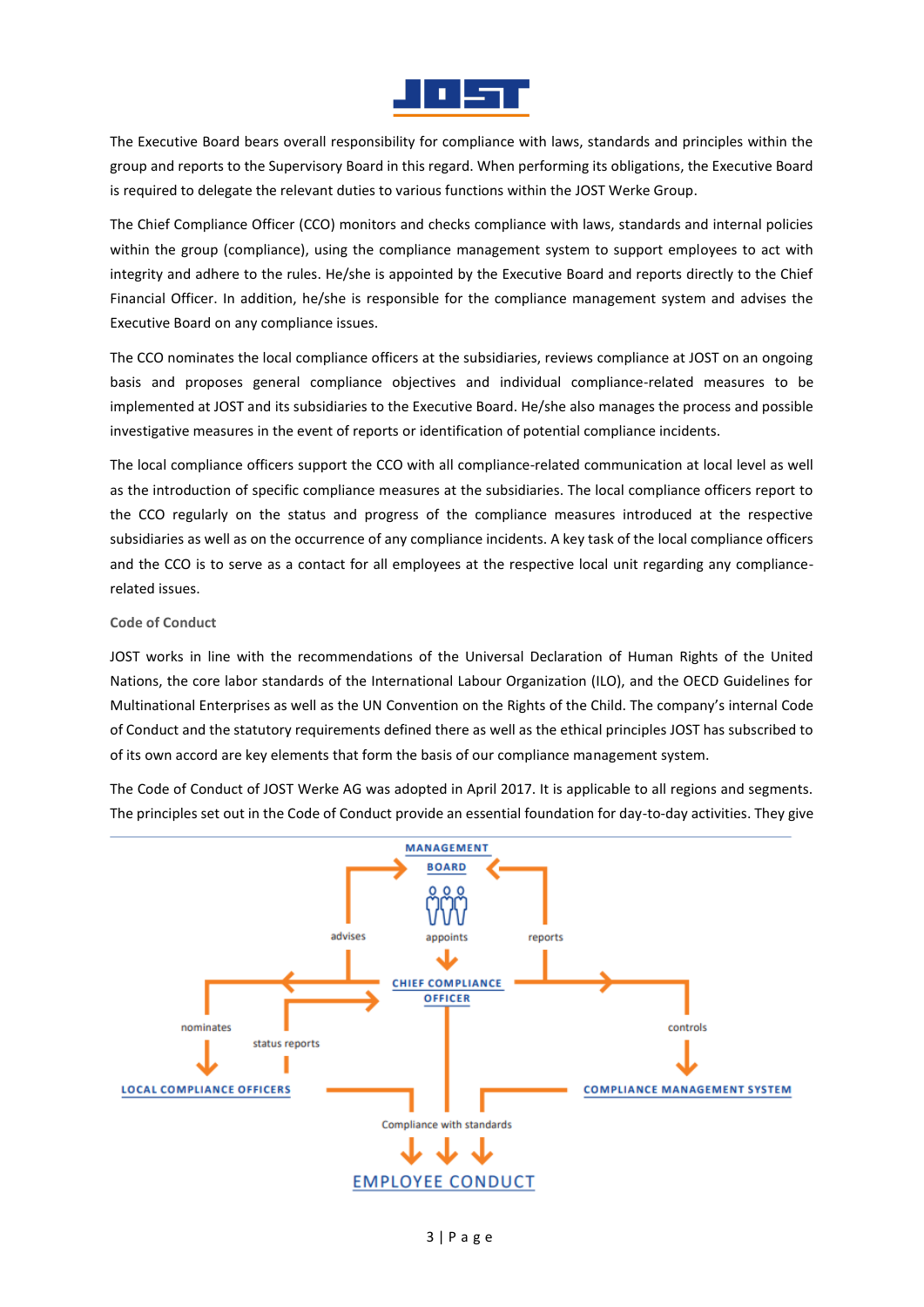

all executives and employees worldwide clear recommendations for action and convey the values and principles of JOST. Respect for human rights, rejection of child and forced labor, and the company's understanding of diversity and inclusion are anchored in the Code of Conduct. JOST does not tolerate violations of internal guidelines and statutory provisions. All employees receive the Code of Conduct when joining the company and have to confirm they have received and understood it. All other employees have already received training on the Code in previous years. In this way, we are able to ensure every employee has knowledge of its contents.

Tip-offs and complaints relating to human rights violations, corruption, and bribery can be reported to the Chief Compliance Officer or the local compliance officers. They can also be submitted anonymously via a whistleblower system either online or by phone in the local language.

The Code of Conduct is publicly accessible on the intranet and on the company's website (https://www.jostworld.com/en/corporate/responsibility/compliance.html).

#### **Supplier Code of Conduct**

Aside from monitoring at our own locations, we also want our suppliers to comply with sustainability standards, labor standards, and human rights. We expect our business partners along the entire value chain to behave in a law-abiding manner and with integrity and see this as a key requirement for successful business relationships over the long term.

Our requirements of suppliers are contained in the Supplier Code of Conduct, which was adopted in 2018. It is mandatory for new contractual relationships and is also incorporated into existing relationships. The Supplier Code of Conduct is available on our website (https://www.jost-world.com/en/corporate/responsibility/ compliance.html).

In the "2021 Sustainability Report," JOST provides detailed information on the management approach it follows as well as on existing programs and programs it has introduced, and the progress achieved in fiscal year 2021.

### **Internal control and risk management system**

The main aspects of the internal control and risk management system relevant for the consolidated financial reporting process are described in the combined management report in accordance with Sections 289 (4) and 315 (4) HGB.

# **WORKING PRACTICES OF THE EXECUTIVE BOARD AND SUPERVISORY BOARD**

As a listed German stock corporation, JOST Werke AG has a dual management and supervisory structure with a strict separation of the two boards responsible for managing and supervising the company. A member of the Executive Board cannot be a member of the Supervisory Board at the same time.

### **EXECUTIVE BOARD**

The Executive Board of JOST Werke AG is responsible for managing the company and the group. It comprises three members. The Executive Board has not formed any committees to perform its duties. The age limit at the time of the appointment of new Executive Board members or the extension of existing mandates has been specified as 65 years.

The Executive Board defines the corporate objectives and determines the strategic direction of the group and its operating segments. It manages and supervises the course of business, plans and allocates company resources, monitors operational management, and ensures appropriate risk management. The rules of procedure for the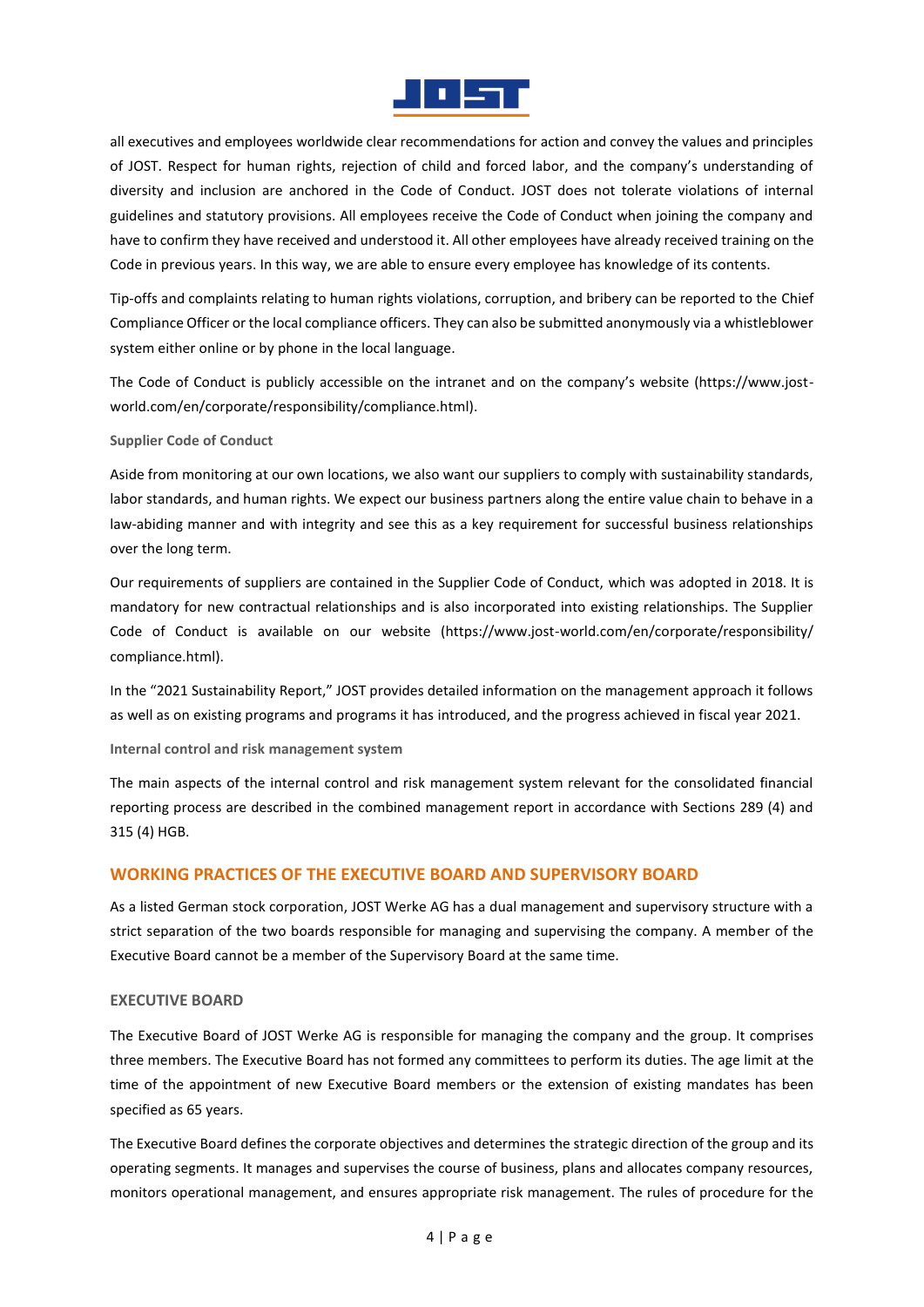

Executive Board govern the principles for management and collaboration within the Executive Board. The members of the Executive Board are bound to observe the company's best interests. No member of the Executive Board may pursue personal interests in their decisions or exploit business opportunities to which the company or a dependent company is entitled for their own purposes. Each member of the Executive Board must immediately inform the Supervisory Board of any conflicts of interest that arise and inform the other Executive Board members of these.

The Executive Board involves the Supervisory Board in all decisions of fundamental importance to the company and comprehensively notifies the Supervisory Board without delay of all issues that are relevant to the company and the group regarding strategy, planning, business development, the risk situation, risk management, and compliance. In addition, the Articles of Association and the rules of procedure for the Executive Board define the transactions or types of transactions requiring the approval of the Supervisory Board.

| <b>Members of the Executive Board</b> | <b>Departmental responsibilities</b>                                                                                                                      |
|---------------------------------------|-----------------------------------------------------------------------------------------------------------------------------------------------------------|
| Dürr, Joachim (CEO)                   | Sales, Strategy and Business Development, Research and Development,<br>Human Resources, Marketing, Communications                                         |
| Dr. Eichler, Ralf (COO)               | Procurement, Production, Logistics, Quality, Industrial Engineering                                                                                       |
| Dr. Terlinde, Christian (CFO)         | Finance and Treasury, Group Accounting and Reporting, Controlling, IT.<br>Legal & Compliance, Investor Relations, Internal Audit, Sustainability<br>(ESG) |

Together with the Executive Board, the Supervisory Board ensures that there is long-term succession planning for the Executive Board. Taking into account the requirements of the German Stock Corporation Act (Aktiengesetz – "AktG") and the GCGC, the Supervisory Board and Executive Board jointly define criteria such as qualification requirements, diversity, experience abroad, and industry experience that potential Executive Board members are to meet.

None of the members of the Executive Board has a Supervisory Board mandate in a listed company outside the group or performs a comparable function.

# **SUPERVISORY BOARD**

The Supervisory Board appoints, monitors, and advises the members of the Executive Board on their management of the company. It appoints and dismisses the members of the Executive Board. The Supervisory Board regularly examines the appropriate remuneration for the Executive Board, and sets on a yearly basis the targets for the upcoming fiscal year, which are the basis to determine the variable remuneration components for the Executive Board members. The Supervisory Board also reviews the annual and consolidated financial statements and the combined management report and the non-financial report of the company and the group. With its approval, the financial statements are adopted.

The Supervisory Board has adopted its own rules of procedure that, together with the company's Articles of Association and current legislation, govern the work of the Supervisory Board. In the performance of its duties, the Supervisory Board collaborates with the Executive Board closely in a spirit of trust for the good of the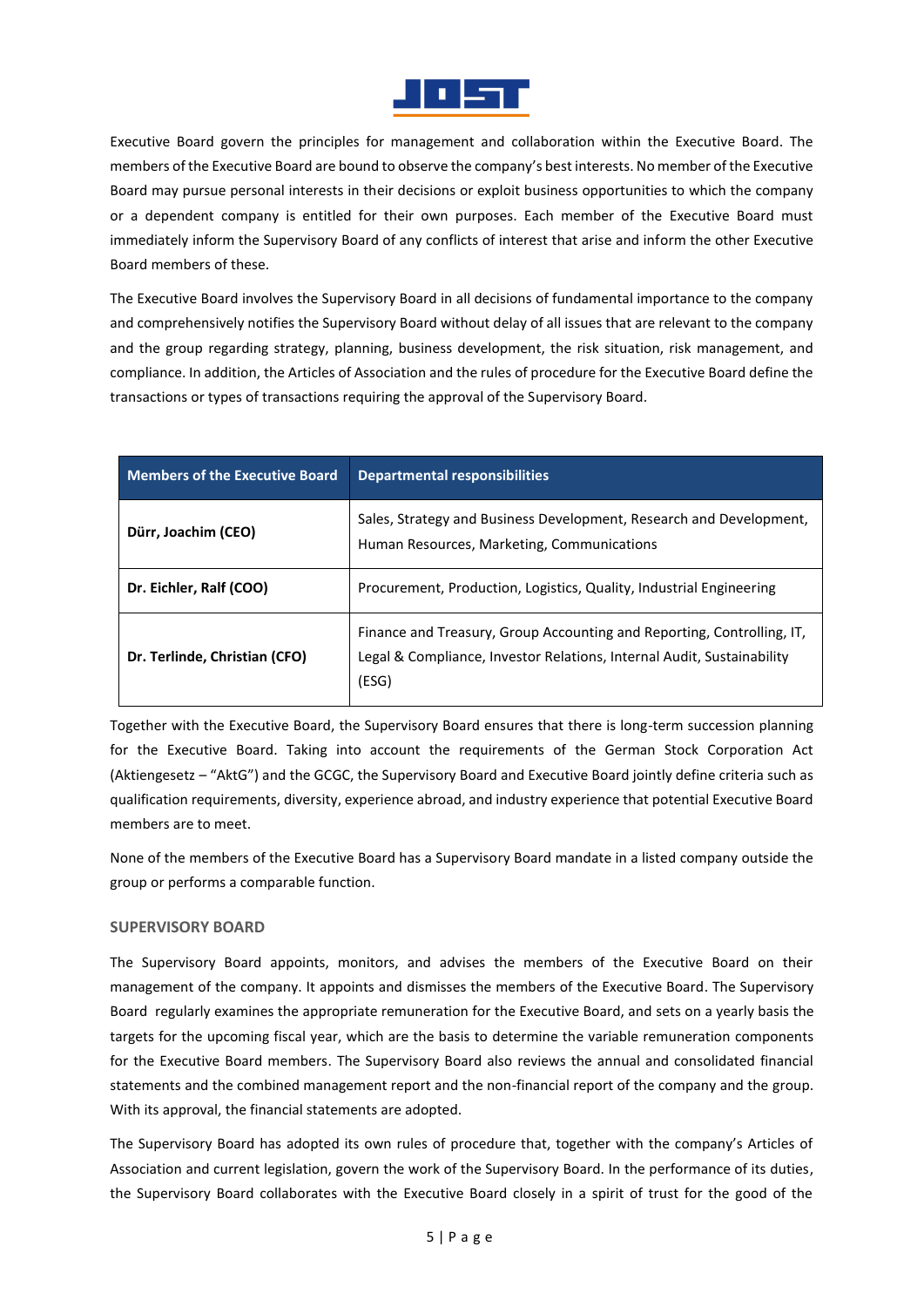

company. The Chairman of the Supervisory Board is in regular contact with the Executive Board, particularly the Chief Executive Officer, on current business issues.

In accordance with the Articles of Association, the Supervisory Board of JOST Werke AG is composed of six members. In its rules of procedure, the Supervisory Board has determined that none of its members should be older than 75 years of age at the time of their appointment. In this context, it is pointed out that an exception will be made to this rule during the new elections to the Supervisory Board, which will take place at the Annual General Meeting in 2022, as the re-election of Prof. Dr. Gottschalk for a further term of office of one year is being proposed.

Members of the Supervisory Board shall not be members of governing bodies of, or exercise advisory functions at, major competitors of the company. Conflicts of interest must be disclosed to the Chairman. The Chairman of the Supervisory Board is required to notify the Supervisory Board or the Executive and Nomination Committee of any conflicts of interest. No conflicts of interest were reported in fiscal year 2021. CVs of the current members of the Supervisory Board can be found at https://www.jost-world.com/en/corporate/company/supervisoryboard.html. The rules of procedure for the Supervisory Board can be found on the JOST Werke AG website under the following link: https://www.jost-world.com/en/corporate/investor-relations/corporate-goverance.html

The Supervisory Board meets at least twice in each half of each calendar year, including without the Executive Board. Other meetings are convened as required. The Supervisory Board convened on a total of seven occasions in fiscal year 2021, including five times at face-to-face meetings and twice by way of written circulation. All of the Supervisory Board members attended all meetings and resolutions. The attendance rate was 100% overall.

The members of the General and Nominating Committee met a total of eight times in fiscal year 2021, including three face-to-face meetings and five conference calls. The attendance rate was 100% for all three members of the committee.

The Audit Committee met a total of nine times in fiscal 2021, of which four times in face-to-face meetings and five times in conference calls. All three committee members attended all meetings. The participation rate was therefore 100%.

All members of the Supervisory Board attended all meetings and teleconferences of the Supervisory Board and committees of which they are members. Further information is provided in the Report of the Supervisory Board for fiscal year 2021, which is part of the 2021 annual report.

#### **Self-assessment**

The Supervisory Board reviews the efficiency of its activities on a regular basis, but at least once every two years. The regular self-assessment of the Supervisory Board on the effectiveness of its task fulfillment was carried out in the 2020 financial year., In fiscal year 2021, the resulting recommendations for action and proposals were discussed and further implemented. The next self-assessment is scheduled for fiscal year 2022.

#### **Independence**

All members of the Supervisory Board are independent within the meaning of the GCGC. None of the members of the Supervisory Board has a personal or business relationship with the company, the Executive Board, or a controlling shareholder. None of the members of the Supervisory Board has been a member of the Supervisory Board for more than five years. None of the members of the Supervisory Board has previously been on the Executive Board of the company. None of the members of the Supervisory Board are members of governing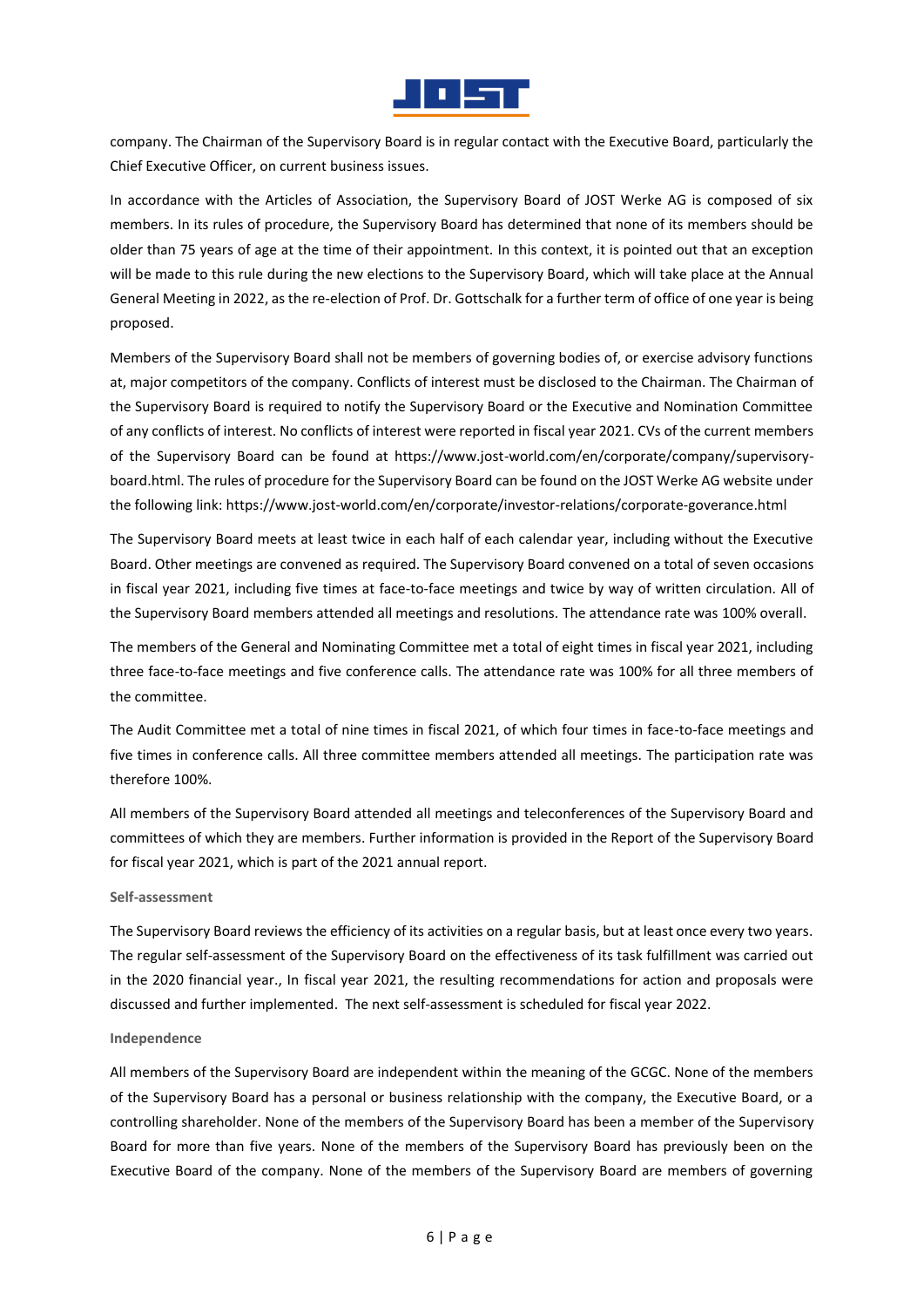

bodies or exercise advisory functions at significant competitors or hold any personal relationships with a significant competitor.

**Supervisory Board committees** 

For the performance of its duties, the Supervisory Board of JOST Werke AG established two committees:

**Executive and Nomination Committee**

**Members:** Manfred Wennemer (Chair), Prof. Dr. Bernd Gottschalk, Rolf Lutz

The Chairman of the Supervisory Board is also the Chairman of the Executive and Nomination Committee.

Key duties:

- Identification of suitable candidates for the Executive Board
- Succession planning for the Executive Board and preparation of a profile of skills and expertise for the Executive Board
- Preparation of resolutions for the appointment or revocation of the appointment of members of the Executive Board
- Preparation of employment contracts with members of the Executive Board
- Preparation of resolutions on the structure of the Executive Board remuneration system
- Identification of suitable candidates for the Supervisory Board
- Preparation of proposals to the Annual General Meeting for the election of Supervisory Board members

### **Audit Committee:**

### **Members:** Jürgen Schaubel (Chair), Natalie Hayday, Klaus Sulzbach

The Chair of the Audit Committee is elected by the Supervisory Board and must not be the Supervisory Board Chairman. The Chair should have specialist knowledge and expertise in the application of accounting principles and internal control procedures. They should be familiar with the auditing of financial statements and be independent so as to fulfill their supervisory duties in the fields of accounting or auditing as defined by Sections 100 (5) and 107 (4) (AktG).

Key duties:

- Supervising accounting, the accounting process, the effectiveness of the internal control system, the risk management system, the internal audit system, the audit of the financial statements, and especially the independence of the auditor
- Awarding the audit assignment to the auditors, granting approval for additional services to be covered by the audit assignment and defining key audit areas
- Preparing resolutions by the Supervisory Board on the adoption and approval of the consolidated and annual financial statements
- Monitoring observation of and adherence to the legal requirements and group policies by the group companies (compliance)
- Preparing a substantiated recommendation for selection of the auditor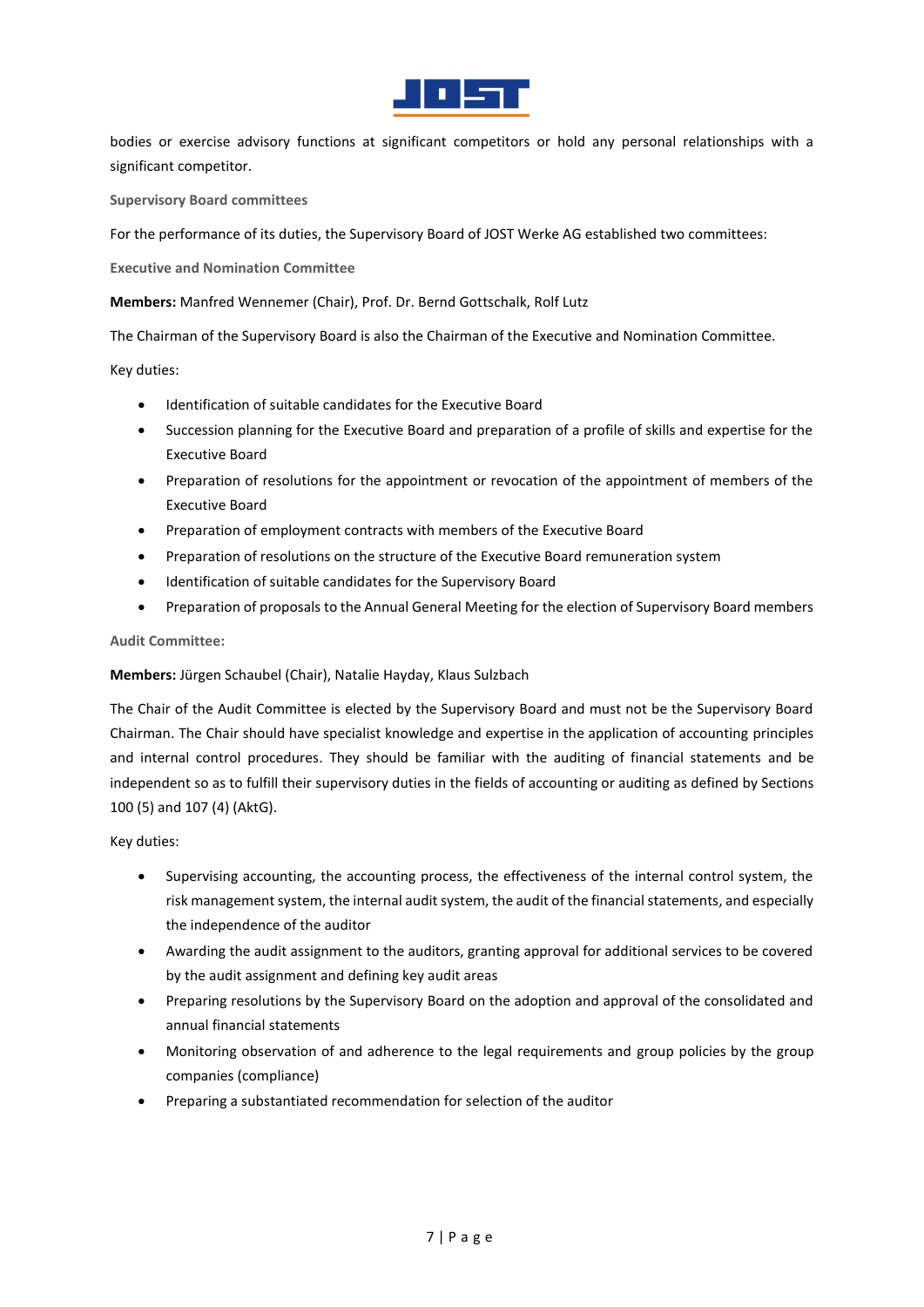

**Profile of skills and expertise for the Supervisory Board and objectives for its composition**

The Supervisory Board amended the objectives for its composition in December 2020 in accordance with the recommendations of GCGC 2020. The share of women on the Supervisory Board is to be at least 17% (1:6). In its election proposals to the Annual General Meeting, the Supervisory Board continues to pursue the aim of considering candidates who possess international knowledge and experience due to their background, education, or professional activities.

The Supervisory Board as a whole is to be a competent advisor to the Executive Board and possess sufficient expertise in the following areas:

| Profile of skills and expertise for the<br><b>Supervisory Board</b> | <b>Manfred</b><br>Wennemer | Prof. Dr.<br><b>Gottschalk</b> | <b>Natalie</b><br><b>Hayday</b> | Jürgen<br><b>Schaubel</b> | <b>Rolf</b><br>Lutz | <b>Klaus</b><br><b>Sulzbach</b> |
|---------------------------------------------------------------------|----------------------------|--------------------------------|---------------------------------|---------------------------|---------------------|---------------------------------|
| Industry knowledge                                                  | X                          | X                              |                                 | (X)                       | X                   | X                               |
| automotive                                                          | X                          | X                              |                                 | (X)                       | X                   | X                               |
| agriculture                                                         |                            |                                |                                 |                           | X                   |                                 |
| Corporate governance and strategy                                   | X                          | X                              |                                 | X                         | X                   |                                 |
| Accounting and auditing                                             |                            | X                              | X                               | X                         |                     | X                               |
| Risk management                                                     | X                          | X                              |                                 | X                         | X                   | X                               |
| Controlling                                                         |                            | X                              |                                 | X                         |                     | X                               |
| Financial and capital market                                        | X                          | X                              | X                               | X                         |                     | X                               |
| Law                                                                 |                            |                                |                                 | X                         |                     | X                               |
| Compliance and corp. governance                                     | X                          | X                              | X                               | X                         | X                   | X                               |
| International experience                                            | X                          | X                              | X                               | X                         | X                   | X                               |
| Sustainability/CSR                                                  |                            | X                              | X                               | X                         | X                   | X                               |
| Technology/digitalization                                           | X                          | X                              |                                 | X                         | (X)                 |                                 |
| Innovation, Research and<br>Development                             | X                          | X                              |                                 |                           | X                   |                                 |

The current composition of the Supervisory Board meets these objectives and fulfills the profile of skills and expertise. The Supervisory Board will take appropriate account of the profile of skills and expertise and its objectives in its election proposals to the Annual General Meeting.

### **REMUNERATION OF EXECUTIVE BOARD AND SUPERVISORY BOARD**

The remuneration of the members of the Executive Board and Supervisory Board is proportionate to their duties and the responsibility assigned to them.

The remuneration report for the financial year 2021, including the auditor's report pursuant to Section 162 AktG, the compensation system for the Management Board approved by the Annual General Meeting 2021, and the resolution of the Annual General Meeting 2021 confirming the compensation system for the Supervisory Board set out in the Articles of Association of the Company are available on the Company's website at [https://ir.jost](https://ir.jost-world.com/verguetung)[world.com/verguetung.](https://ir.jost-world.com/verguetung) The compensation report is also printed in the management report for the financial year 2021.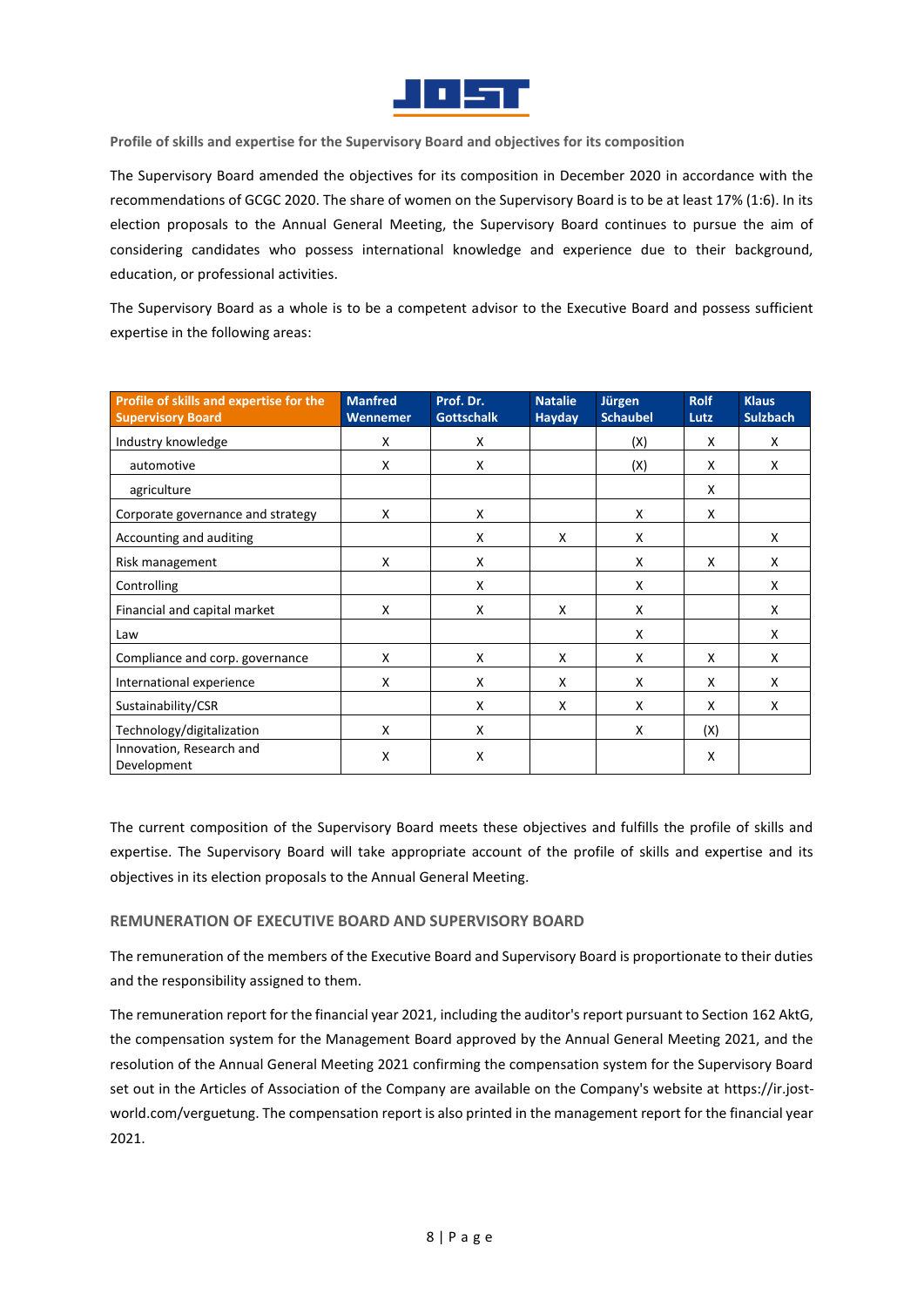

# **SHARE OF WOMEN ON THE SUPERVISORY BOARD AND EXECUTIVE BOARD AND IN THE MANAGEMENT LEVELS BELOW THE EXECUTIVE BOARD**

In accordance with Section 111 (5) AktG, the Supervisory Board of JOST Werke AG set targets for the share of women on the Supervisory Board and Executive Board of JOST Werke AG.

By the end of the Annual General Meeting that votes on the approval of the actions of the Supervisory Board for fiscal year 2025, the share of women in the Supervisory Board is to meet the target of 1:6, or 17%. This target was reached in fiscal year 2021. The minimum quota of 30% in accordance with Section 96 (2) and (3) AktG does not apply to the Supervisory Board of JOST Werke AG.

When selecting Executive Board members, the Supervisory Board takes care to ensure diversity and considers female candidates. However, the Supervisory Board believes that a decision on Executive Board appointments should always be based on the personal and professional suitability of the candidate. In December 2021, the Supervisory Board resolved a target of 25% for the share of women on the Executive Board. This is to be met by December 31, 2025.

The Executive Board is striving to achieve a balance between genders at all employee levels. Since JOST's business focuses heavily on technical professions, in which women are still underrepresented in both higher education and the application process, an increase in the number of women employed in the group presents a challenge. The proportion of women throughout the group in fiscal year 2021 increased to 15% (2020: 14%). The Executive Board has resolved in 2020 to increase the groupwide share of women in management positions at both levels of management under the Executive Board to 15% by December 31, 2025, so that this is in line with the overall proportion of women in the group. The groupwide share of women in management positions at both levels of management under the Executive Board rose to 16,2% in 2020 (2020: 10,8%). JOST has therefore already achieved the target defined in accordance with Section 76 (4) AktG.

At JOST Werke AG (as single entity), the share of women in management positions below the Executive Board was 25% in the reporting period (2019: 25%). At the parent company of the group the proportion of women at management level below the Executive Board also increased in the year under review to 30%. It has thus reached the 25% target set for the AG..

# **DIVERSITY CONCEPT FOR THE EXECUTIVE BOARD**

When appointing members of the Executive Board, the Supervisory Board pays particular attention to personal suitability and professional qualifications. In addition, the Supervisory Board considers other aspects such as age, gender, educational background, or work experience in an effort to achieve a high degree of diversity. JOST's strong international presence must also be taken into account in the appointment of Executive Board members. Different age groups should be appropriately represented on the Executive Board. Special consideration should also be given to female Executive Board candidates. Moreover, members of the Executive Board must have as broad an educational background and work experience as possible. Nonetheless, the company does not follow a concrete and rigid concept of diversity since the promotion of diversity cannot be achieved by using a standardized system.

#### **Status of implementation**

There are currently no women on the Executive Board. All three members of the Executive Board have international work experience. All three members have German citizenship. As of the reporting date, the current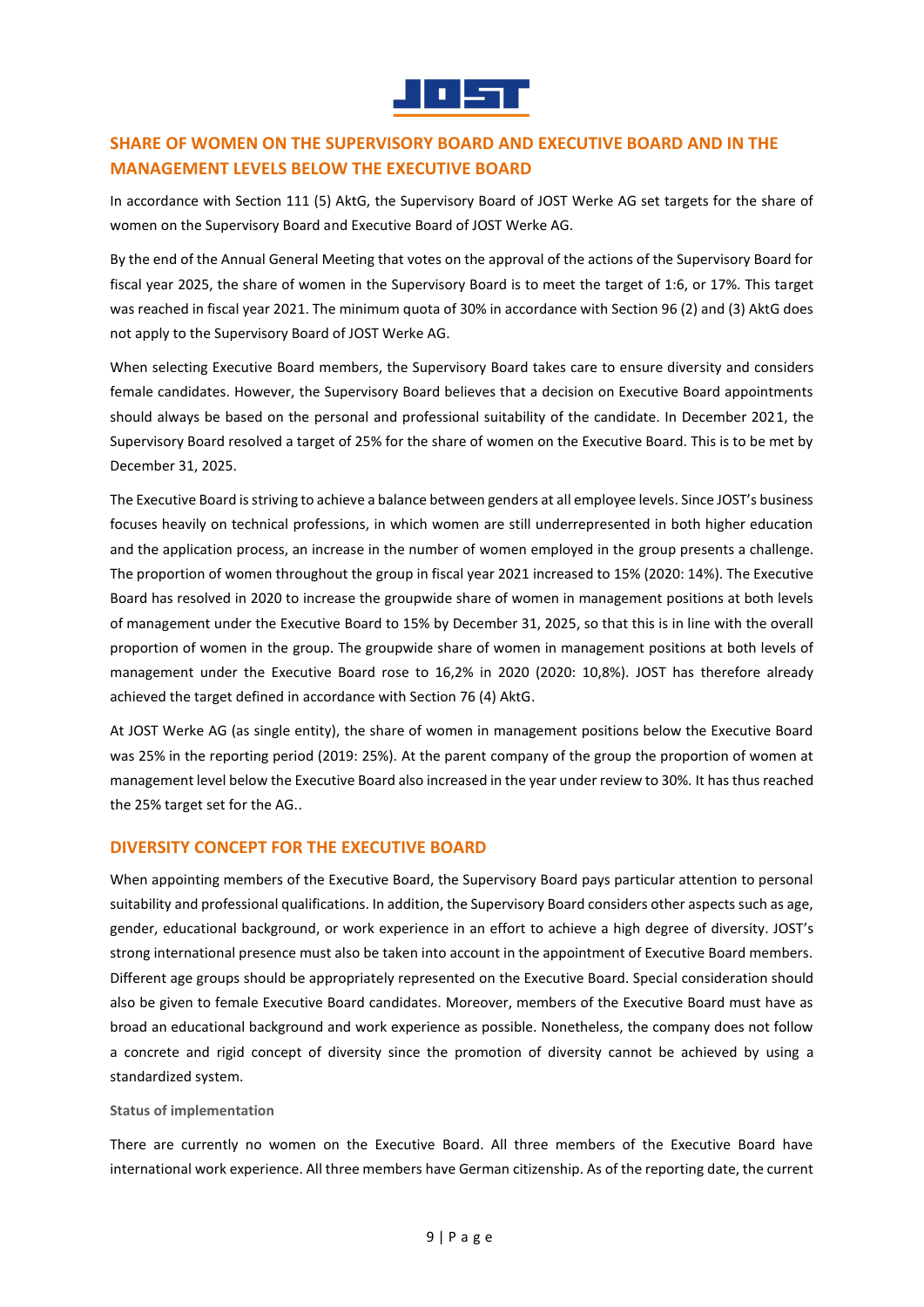

members of the Executive Board were 49, 56 and 57 years old. The educational background and work experience of the different Executive Board members varies. You can find more information on the careers and work experience of the members of the Executive Board of JOST Werke AG online at https://www.jostworld.com/en/corporate/company/executive-board.html.

### **DIVERSITY CONCEPT FOR THE SUPERVISORY BOARD**

First and foremost, the composition of the Supervisory Board has to ensure that its members collectively have the knowledge, skills, and professional expertise required to properly perform all their duties. In particular, it aims to ensure that its members as a whole fulfill the profile of skills and expertise resolved by the Supervisory Board.

Furthermore, when proposing candidates for election to the Supervisory Board, the Supervisory Board takes international experience and diversity into account. Without proposals of individual candidates being exclusively dependent on this, the Supervisory Board strives to ensure its composition is as balanced and broadly diverse as possible and satisfies the diversity requirements, e.g. gender, age, education, and work experience.

#### **Status of implementation**

The Supervisory Board of JOST Werke AG consists of five men and one woman. As of the reporting date, the members of the Supervisory Board were aged between 45 and 78, with a relatively balanced distribution of members between the different age groups. All members gained international experience during their professional life. The educational background and work experience of the Supervisory Board members also covers a broad spectrum. You can find a current curriculum vitae for each Supervisory Board member, supplemented by an updated overview of the member's seats on other Supervisory Boards or comparable control committees online at [http://ir.jost-world.com/supervisory-board.](http://ir.jost-world.com/supervisory-board)

# **DUTY TO REPORT TRANSACTIONS IN SECURITIES AND SHAREHOLDINGS OF GOVERNING BODY MEMBERS**

In accordance with Article 19 of the European Market Abuse Directive, members of the Executive Board and Supervisory Board and related parties are required to report their transactions with shares of JOST Werke AG or associated financial instruments to the Federal Financial Supervisory Authority (BaFin) and to JOST Werke AG as soon as the total of the transactions conducted in a single calendar year exceeds the threshold of EUR 20,000.

JOST Werke AG duly disclosed all transactions reported to it in fiscal year 2021. These can be found on the company's website. $\frac{\partial h}{\partial r}$  [http://ir.jost-world.com/managers-transactions.](http://ir.jost-world.com/managers-transactions)

As of the reporting date of December 31, 2021, the members of the Supervisory Board and Executive Board held less than 1% of the shares of JOST Werke AG in total.

### **SHAREHOLDERS AND ANNUAL GENERAL MEETING**

Shareholders exercise their rights at the Annual General Meeting. Each share of the company confers one vote. Shareholders may exercise their right to vote at the Annual General Meeting either themselves, via an authorized person of their choice, or via a proxy appointed by the company and bound to vote in accordance with instructions. Due to the pandemic, the 2021 Annual General Meeting was held virtually again in accordance with the statutory provisions applicable in Germany. Shareholders had the opportunity to submit their questions electronically up until to one day before the Annual General Meeting. They had the opportunity by postal vote